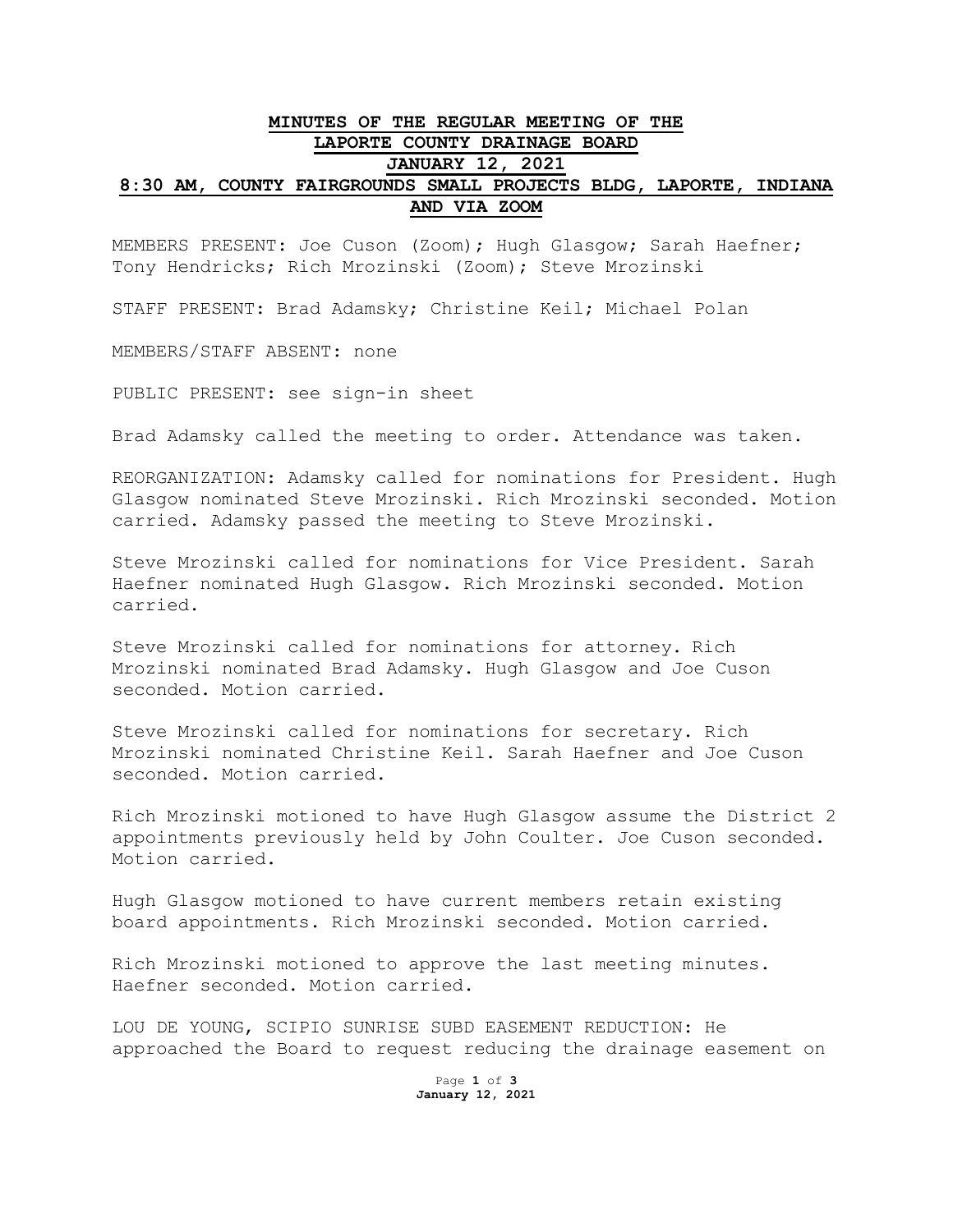the Open Space lot between Lot 31 and Lot 32 on Broken Arrow Drive. The drainage easement has a width of approximately 230 feet on a 1.212 acre parcel. Steve Mrozinski advised that the Board and the Surveyor will make a site visit and come back next month with a decision. Glasgow motioned this. Haefner seconded. Motion carried.

JOHN MC QUESTION, CONCORD ESTATES SUBD EASEMENT REDUCTION: Hendricks reported on the design of the plat and the request to reduce the easement to facilitate the placement of the home. The reduction will not adversely impact the conveyance drainage. The current owner of Lot 1 is Lydia Loyd. Hendricks is in approval and the owners will record the changes. Glasgow motioned to permit the reduction of easement subject to Hendrick's approval. Rich Mrozinski and Joe Cuson seconded. Motion carried.

BANK SPRAYING BIDS: Keil received packets from Dalton and Right of Way Management.

Berringer Ditch: RW Mgmt \$4205.50 Dalton \$2895.00 County Line Ditch: RW Mgmt \$5401.44 Dalton \$6389.00 Little Kankakee: RW Mgmt \$4535.91 Dalton \$5144.00 O'Hara Ditch: RW Mgmt \$10,572.38 Dalton \$9149.00 Rodman Ditch: RW Mgmt \$10,469.79 Dalton \$10,038.00 Warwick Ditch: RW Mgmt \$1534.91 Dalton \$1334.00

Dalton will do a foliar application in June or July. Right of Way will do a dormant application. Glasgow reported he receives complaints when ditches are sprayed too late.

Haefner motioned to accept bids as follows. Glasgow seconded. Motion caried.

Right of Way Management (dormant app): Berringer, O'Hara, Warwick. Dalton (foliar app): County Line, Little Kankakee River, Rodman.

DRAIN CROSSING APPLICATIONS:

INDOT, DEWALLE DITCH AT SR 104 STRUCTURE: Keil reported a small structure replacement over the DeWalle Ditch.

BF&S, COOK DITCH AT SR 8 CROSSING: Keil reported box culvert replacing existing bridge.

Glasgow motioned to approve both. Cuson seconded. Motion carried.

Page **2** of **3 January 12, 2021**